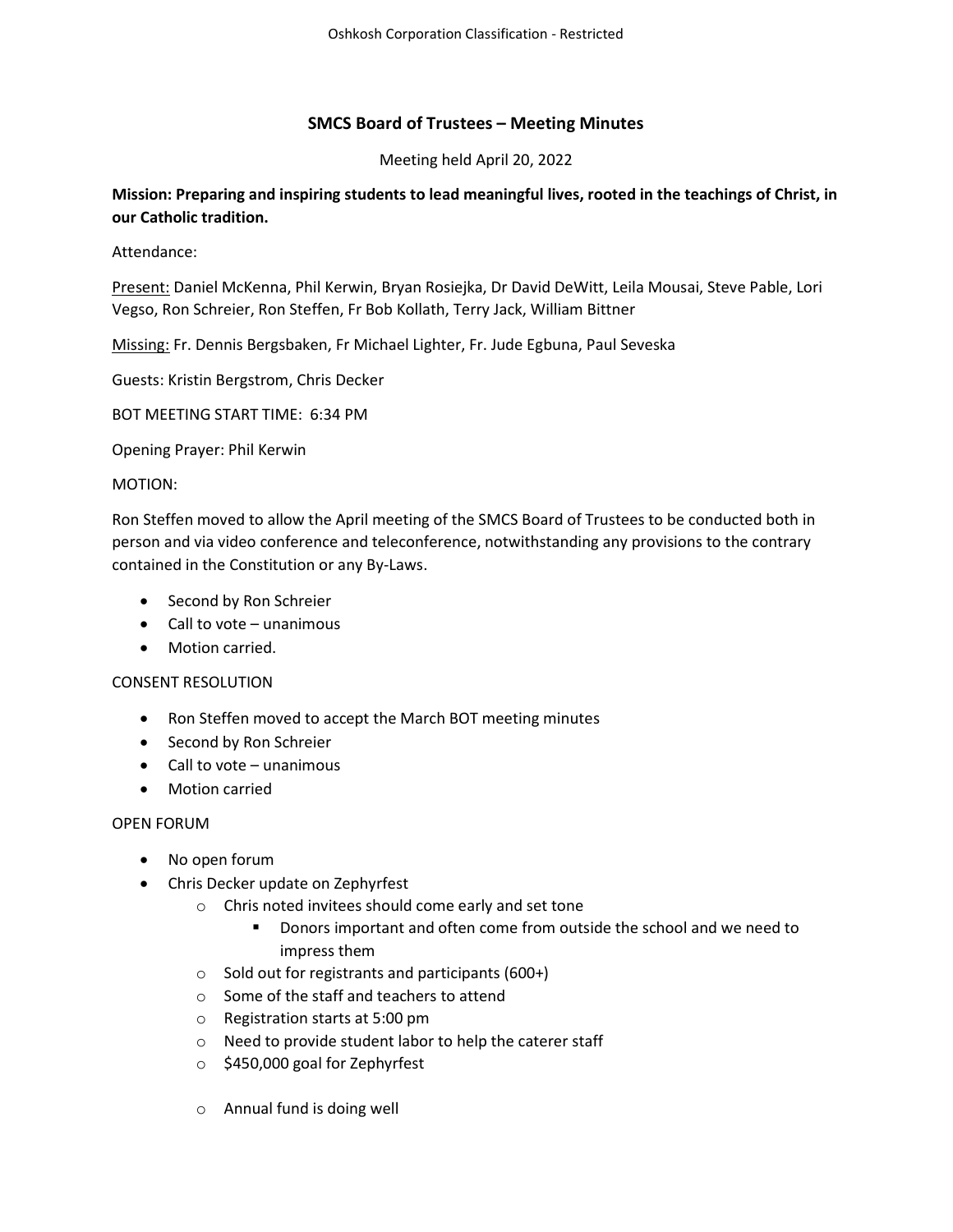- **Still getting gifts**
- For the first time will be over goal of \$200,000
- **After Zephyrfest will start reaching out again**
- o Help with Vex to get funds for world trip
- o Grant for tuition assistance received
- o Targeting a 10% increase in annual fund goal

#### SUPERINTENDANT REPORT – Dan McKenna

- Budget update
	- o Requesting a mention of a \$180,000 budget further deficit
		- Paying more for elementary associate principals and principal
		- Need to budget for another  $5<sup>th</sup>$  grade teacher, based on changes in the 4<sup>th</sup> grade enrollment.
		- Also need a full-time aid.
		- Raising potential salary for other open upper management positions
- Enrollment update
	- o 92 new students for next year, 36 we know are not coming back
	- o Need more than the 92 to get to the 970 target
	- o Looking good for meeting the goal
	- $\circ$  Only losing six 8<sup>th</sup> graders this year versus teens last year

# FINANCE COMMITTEE UPDATE

No more discussion here

# COMMITTEE REPORTS

- Governance committee
	- o Lori leaving the board
		- Need a new leader for that committee
		- **Brian will take lead of review of board and superintendent**
	- o Introducing new board members
		- **EXECUTE:** Started a site
		- **Strategic refresh and summer goals** 
			- Looking for those in summer
			- Record of who is on the committee
			- Proposing executive committee heads for next year
	- o May allow the pastors to choose whether they want to be on the board
		- **Should have interest in the use of the funds they are providing the school**
		- **EXTER** Likely allow the pastors to 'Opt out' for a year
	- o Meeting dates
		- May date many busy on the  $18<sup>th</sup>$ 
			- Proposing to move to Thursday the 19<sup>th</sup>